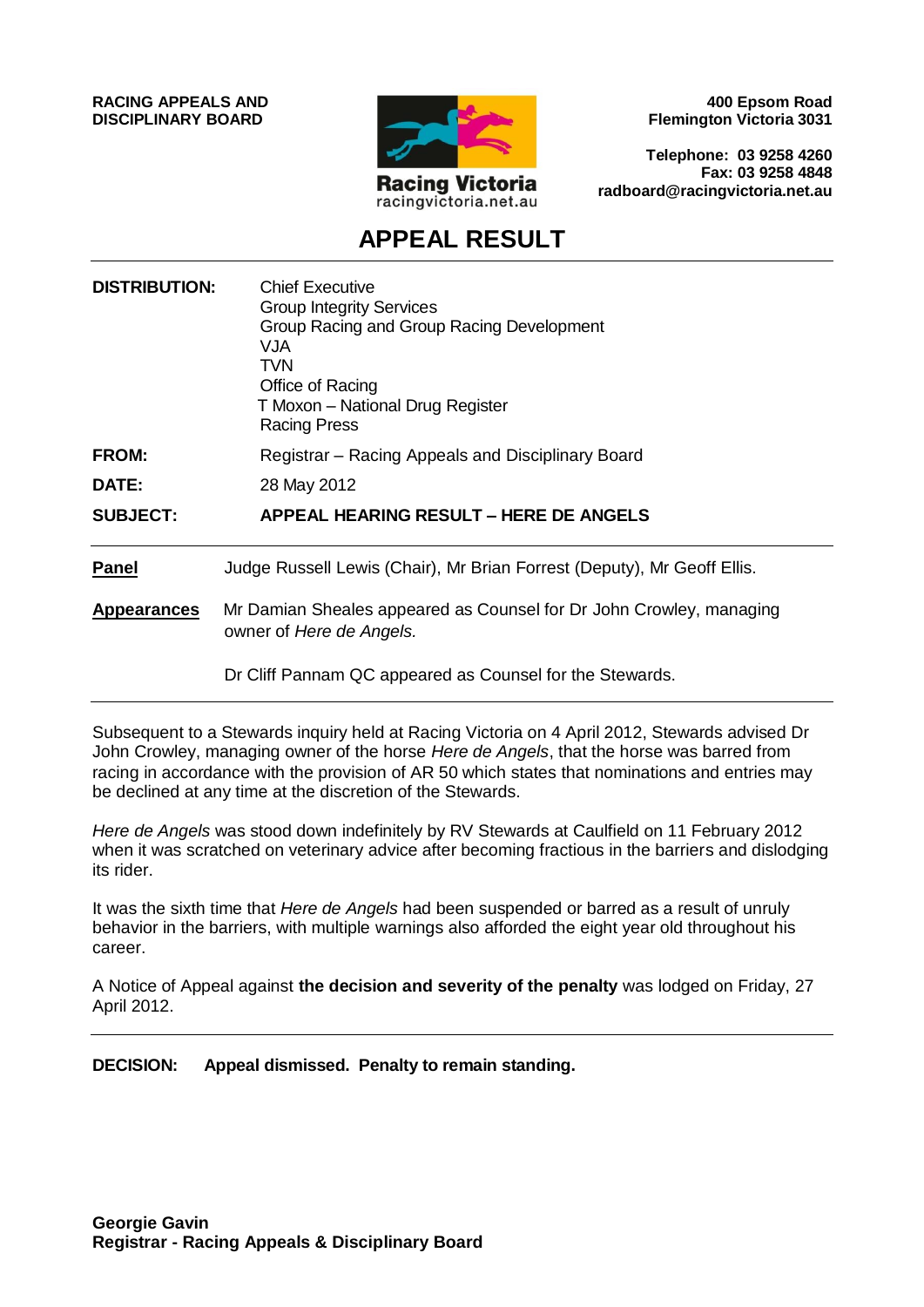# **TRANSCRIPT OF PROCEEDINGS**

#### **RACING APPEALS AND DISCIPLINARY BOARD**

\_\_\_\_\_\_\_\_\_\_\_\_\_\_\_\_\_\_\_\_\_\_\_\_\_\_\_\_\_\_\_\_\_\_\_\_\_\_\_\_\_\_\_\_\_\_\_\_\_\_\_\_\_\_\_\_\_\_\_\_\_\_\_

**HIS HONOUR JUDGE R.P.L. LEWIS, Chairman MR B. FORREST, Deputy Chairman MR G. ELLIS**

**EXTRACT OF PROCEEDINGS**

**DECISION**

# **IN THE MATTER OF AN APPEAL BY DR JOHN CROWLEY RE HERE DE ANGELS**

## **MELBOURNE**

## **MONDAY, 28 MAY 2012**

DR C.L. PANNAM QC appeared on behalf of the RVL Stewards

MR D.P. SHEALES appeared on behalf of the Appellant